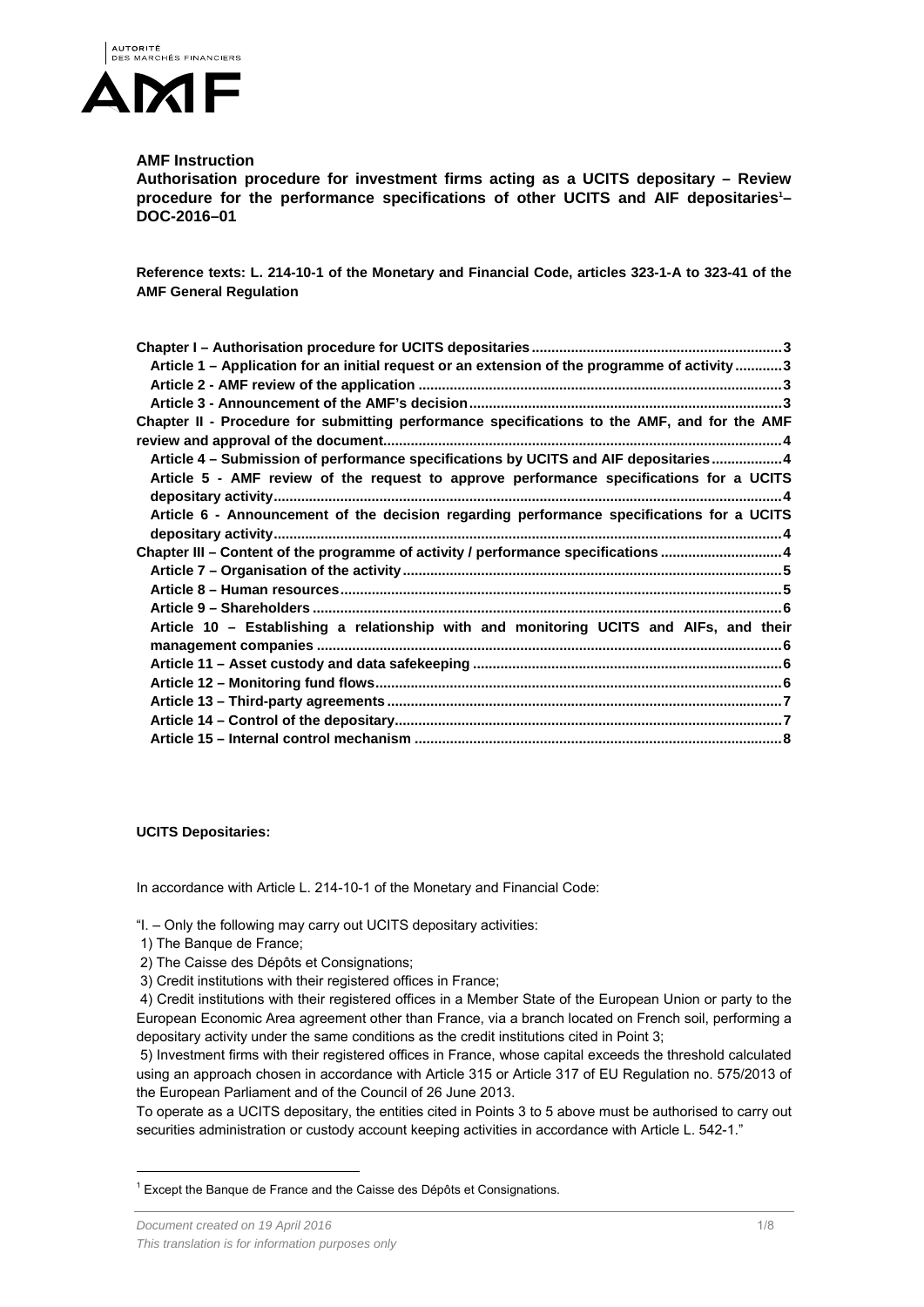

# **AIF Depositaries:**

In accordance with the provisions of the Decree of 6 September 1989, amended by the Decree of 25 July  $2013^2$ :

"II. ― AIF depositaries may include:

- ― The Banque de France;
- ― The Caisse des Dépôts et Consignations;
- ― credit institutions;

― investment firms authorised to exercise custody account keeping activities;

― insurance companies and capitalisation undertakings governed by the Insurance Code;

― branches established on French territory of credit institutions that have their registered office in the European Union and are authorised as depositaries in their home State and pursuant to Directive 2006/48/ EC of the European Parliament and the Council of 14 June 2006 relating to the taking up and pursuit of the business of credit institutions;

― branches established on French territory of investment firms that have their registered office in a European Union Member State and are authorised as depositaries in that State and are subject to the capital requirements under the terms of Article 20, Paragraph 1 of Directive 2006/49/EC of the European Parliament and the Council of 14 June 2006 on the capital adequacy of investment firms and credit institutions, including capital requirements related to operating risk and which also provide ancillary safekeeping and administration of financial instruments services for the account of clients in accordance with Annex 1, Section B, Point 1 of Directive 2004/39/EC. In all cases, such investment firms must have capital of an amount of at least the level of initial capital referred to in Article 9 of Directive 2006/49/EC. »

This instruction applies to UCITS and AIF depositaries governed respectively by Chapters III and IIIA of Title II of Book III of the AMF General Regulation<sup>3</sup>:

Chapter I of this instruction details the authorisation process for investment firms acting as UCITS depositaries;

- Chapter II describes the submission process for the performance specifications of credit institutions and branches of credit institutions acting as UCITS and AIF depositaries, investment firms and branches of investment firms acting as AIF depositaries, and the AMF's process for approving the performance specifications of UCITS depositaries;

Chapter III specifies the content of the programme of activity / performance specifications.

Open-ended investment companies (SICAV) and management companies acting on behalf of a UCITS that they manage, which prior to 18 March 2016 appointed as depositary a firm that fails to meet the requirements of Article L. 2014-10-1 of the Monetary and Financial Code as worded following the order transposing Directive 2014/91/EU of 23 July 2014 (so-called UCITS V Directive, which changed the legal framework governing asset management), must appoint a depositary that meets those requirements before 18 March 2018.

Thus, for UCITS in existence as of 18 March 2016, depositaries are granted a transitional period to bring themselves into compliance with the new eligibility requirements for exercising a depositary function. This transitional period does not apply to new UCITS created after 18 March 2016, which from that date must appoint a depositary that meets the new eligibility requirements.

l

 $<sup>2</sup>$  This version of the decree is to be amended to remove the list of entities eligible to perform a UCITS depositary</sup> activity and to remove the entities covered by the Insurance Code because they are not included in the list appearing in Article L. 542-1 which cites the persons authorised to use a custody account keeper.

 $3$  This does not include the securitisation vehicles acting as a depositary discussed in Chapter IIIB of the AMF General Regulation.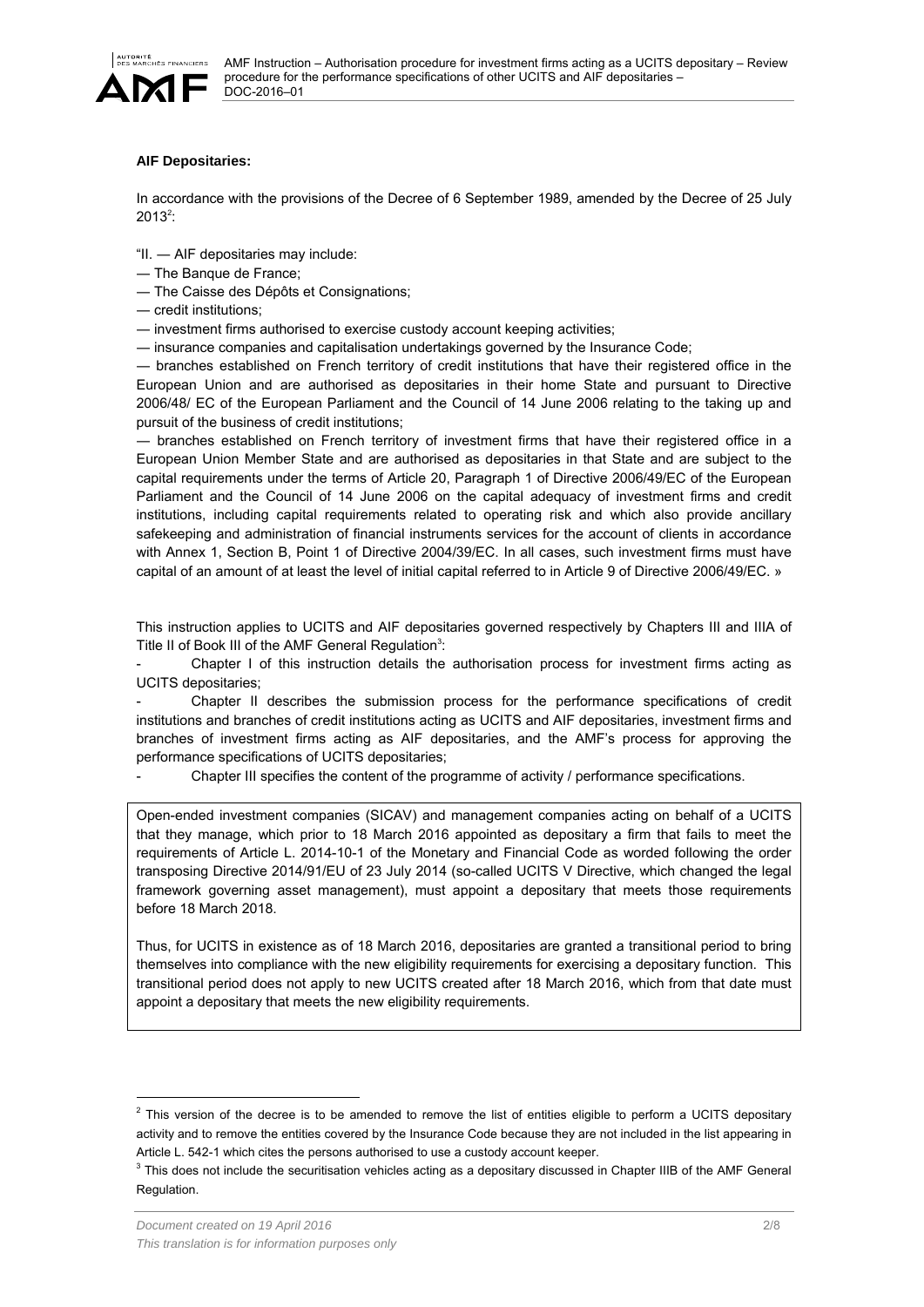

# **Chapter I – Authorisation procedure for UCITS depositaries**

This chapter applies solely to investment firms wanting to act as a UCITS depositary.

In order to approve an investment firm's programme of activity in respect of its depositary activity, the AMF must verify that the firm meets the conditions set out in Article L. 2014-10-1 of the Monetary and Financial Code and Article 323-1-A of the AMF General Regulation, and clarified in this instruction.

#### **Article 1 – Application for an initial request or an extension of the programme of activity**

All investment firms that have their registered office in France and want to operate as a UCITS depositary must file an application with the ACPR requesting authorisation to exercise the function of UCITS depositary.

In order to authorise the request, the ACPR must verify that the investment firm's programme of activity has been approved by the AMF, that its capital meets the requirements calculated according to an approach that complies with Article 315 or Article 317 of Regulation 575/2013/EU of the European Parliament and of the Council of 26 June 2013, and that they are certified to perform securities administration or custody account keeping activities.

The ACPR cannot grant its authorisation unless the AMF has approved the programme of depositary activity attached to the application form.

Within five business days of the application's submission, the ACPR shall provide a copy of the programme to the AMF.

To expedite their review of the application, the ACPR and AMF may ask the applicant to send them an electronic version of the application.

## **Article 2 - AMF review of the application**

When reviewing the application, the AMF may contact the applicant directly to request any additional information it needs to conduct its review.

The AMF may need to suspend its review period, as specified below, if the application lacks any of the items it needs to conduct its review. The applicant may send in the missing items electronically or by post, making sure to provide the application's reference numbers. If the AMF does not receive the requested items within 60 days of the date the additional information was requested, the application shall become void, and the AMF will inform the ACPR and the applicant of this fact.

The programme of activity is part of the application, so any material changes made to it must follow the same procedure as the one described above with respect to the authorisation itself.

#### **Article 3 - Announcement of the AMF's decision**

Within three months of receiving the application, in accordance with the provisions of Article R. 532-5 of the Monetary and Financial Code, the AMF will notify the applicant of its decision to approve or reject the programme of activity (and any material changes) by registered letter with return receipt or hand-delivery with receipt, and will inform the ACPR of its decision.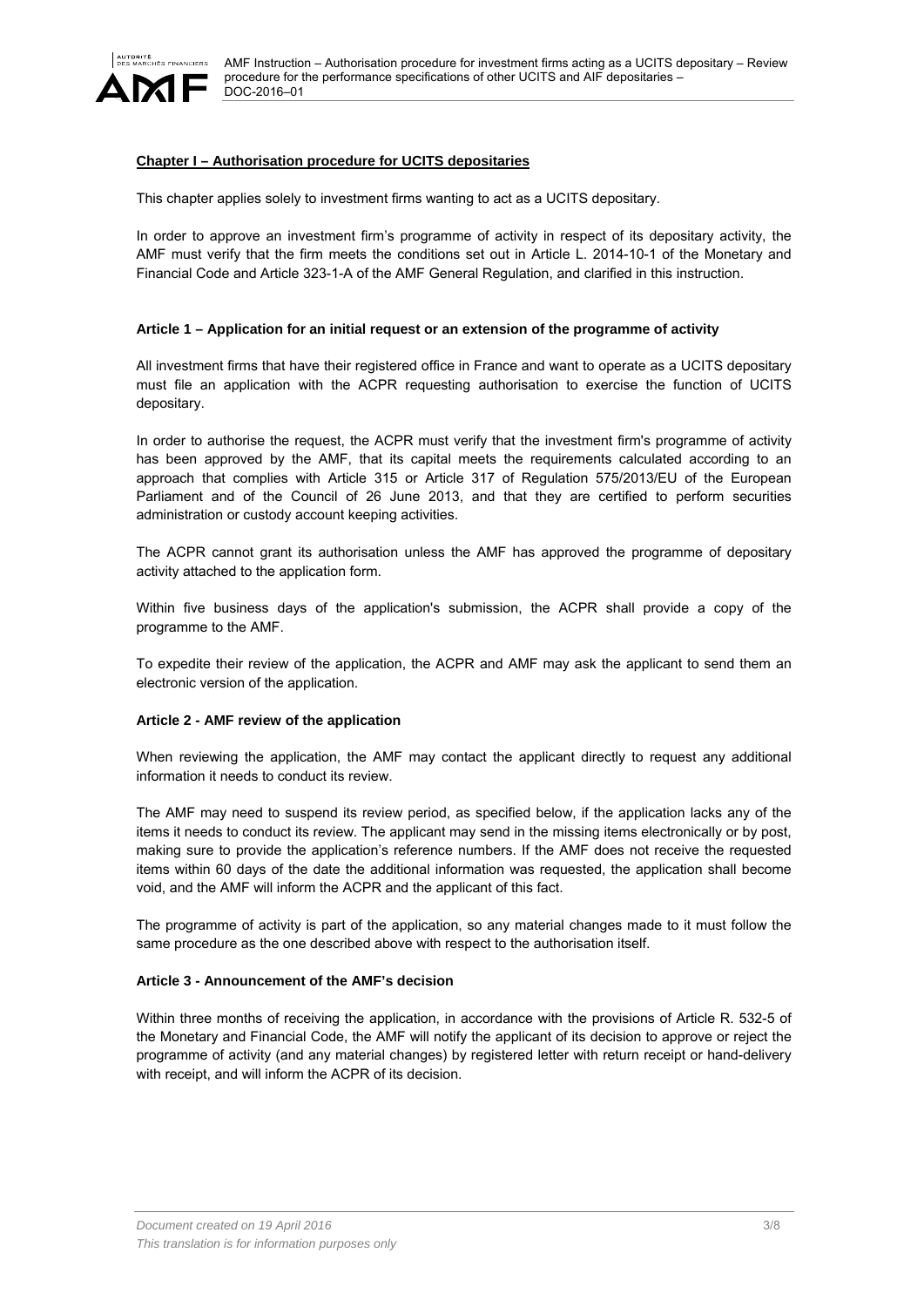

# **Chapter II - Procedure for submitting performance specifications to the AMF, and for the AMF review and approval of the document**

This chapter applies to:

- UCITS depositaries with the status of credit institution or branch of a credit institution;
- AIF depositaries.

In application of the following regulations:

For UCITS: Article L.2014-10-1 of the Monetary and Financial Code and Article 323-6 of the AMF General Regulation.

For AIFs: Article 323-26 of the AMF General Regulation.

#### **Article 4 – Submission of performance specifications by UCITS and AIF depositaries**

UCITS and AIF depositaries must submit their performance specifications to the ACPR, which forwards them to the AMF.

The specifications must be updated and sent to the AMF each time a material change is made by the UCITS and AIF depositaries, in accordance with Articles 323-6 and 323-26 of the AMF General Regulation.

## **Article 5 - AMF review of the request to approve performance specifications for a UCITS depositary activity4**

Entities cited in Article 214-10-1, Paragraph I, Points 3 and 4 of the Monetary and Financial Code wishing to exercise a UCITS depositary function must first obtain AMF authorisation of their performance specifications.

When reviewing the performance specifications, the AMF may contact the applicant directly to request any additional information it needs to conduct its review.

The AMF may need to suspend its review period, as specified below, if the specifications lack any of the items it needs to conduct its review. The applicant may send in the missing items electronically or by post, making sure to provide the case reference numbers.

If the AMF does not receive the requested items within 60 days, the request shall become void, and the AMF will inform the applicant of this fact.

Any material changes to the performance specifications must follow the same procedure as the one described above with respect to the authorisation itself.

## **Article 6 - Announcement of the decision regarding performance specifications for a UCITS depositary activity5**

Within three months of receiving the application, the AMF will notify the applicant of its decision to approve or reject the performance specifications (and any material changes) by registered letter with return receipt or hand-delivery with receipt. It will also inform the ACPR of its decision.

## **Chapter III – Content of the programme of activity / performance specifications**

l

<sup>&</sup>lt;sup>4</sup> This article applies to the entities cited in Article L.214-10-1, Paragraph I, Points 3 and 4 of the Monetary and Financial Code.

<sup>&</sup>lt;sup>5</sup> This article applies to the entities cited in Article L.214-10-1, Paragraph I, Points 3 and 4 of the Monetary and Financial Code.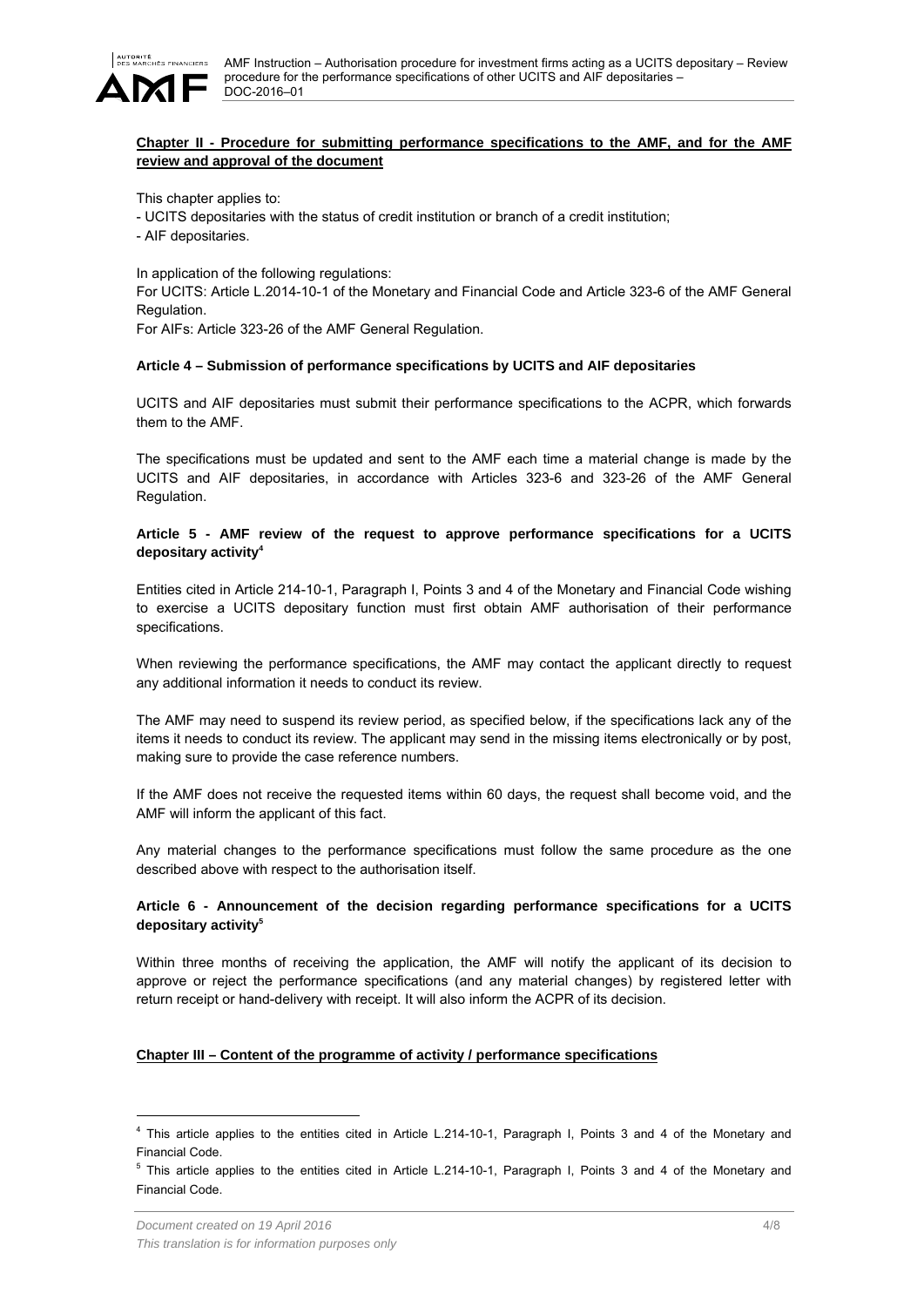

The content of the programme of activity and performance specifications is specific to each depositary and incorporates all of the sections described below, in accordance with Article L. 214-10-1 of the Monetary and Financial Code.

# **Article 7 – Organisation of the activity**

The performance specifications / programme of activity shall cover the scope of the activity that the depositary intends to exercise, any related controls, and the mechanisms and resources devoted in France to complying with the rules for organisation and good conduct cited notably in Article L. 214-10-1 of the Monetary and Financial Code and in Book III of the AMF General Regulation.

Information software and tools shall be summarised in the document supplied to the AMF, with distinctions specifying the framework for their usage. The methods used to develop, monitor and validate the configuration of these IT tools allow the depositary to verify that the tools it is using are robust, relevant, and operating correctly. Monitoring and control tools shall be configured and validated jointly with an individual or service provider who has appropriate experience.

The service provider shall also disclose if it plans to outsource any of its tasks to third parties. If it does, it must describe the selection process and tell how frequently it reviews the third party providers it has selected both in France and abroad (see below).

In addition, any entity wishing to exercise a depositary activity for the first time must specify:

- the activity that it wants to develop, including the specific types and numbers of UCITS and AIFs, the investment strategies of the client management companies, and the markets on which it will be trading (as a function of the activity of its clients);
- the human resources to be allocated, the expected flow of funds, and the corresponding costs, i.e. a business plan for the next three years, with the financial assumptions explicitly stated. The performance specifications / programme of activity must clearly define the terms and conditions for receiving and paying compensation related to the depositary activity. The applicant must show a diagram of the relationships between the various participants involved in carrying out this activity and the corresponding flows of compensation.

#### **Article 8 – Human resources**

The depositary shall have sufficient human resources located in France that are suited to performing its depositary activity. These resources must be disclosed in the document supplied to the AMF.

The performance specifications / programme of activity must include an organisational chart showing the individual in charge of the depositary activity, the heads of the various departments involved in the depositary activity, and the management structure of the depositary.

The performance specifications / programme of activity must also indicate the staff located in France and assigned to this activity (depending upon the size of the service provider, the application may include the identities of all employees), as well as how much time they actually spend in France. It would be helpful to include a detailed description of the roles assigned to individuals performing other functions within the group or in other companies. In this case, a separate note detailing the management of conflicts of interest must be attached to the file.

The application must include the *curriculum vitae* of the senior managers, members of governing bodies and the head of the depositary function. These annexes must contain enough detail for AMF staff to gauge the individuals' level of knowledge, skill and experience.

The level of experience of the managers and the head of the depositary function must be suited to the fund, the strategies pursued by the client management companies, and the financial instruments used.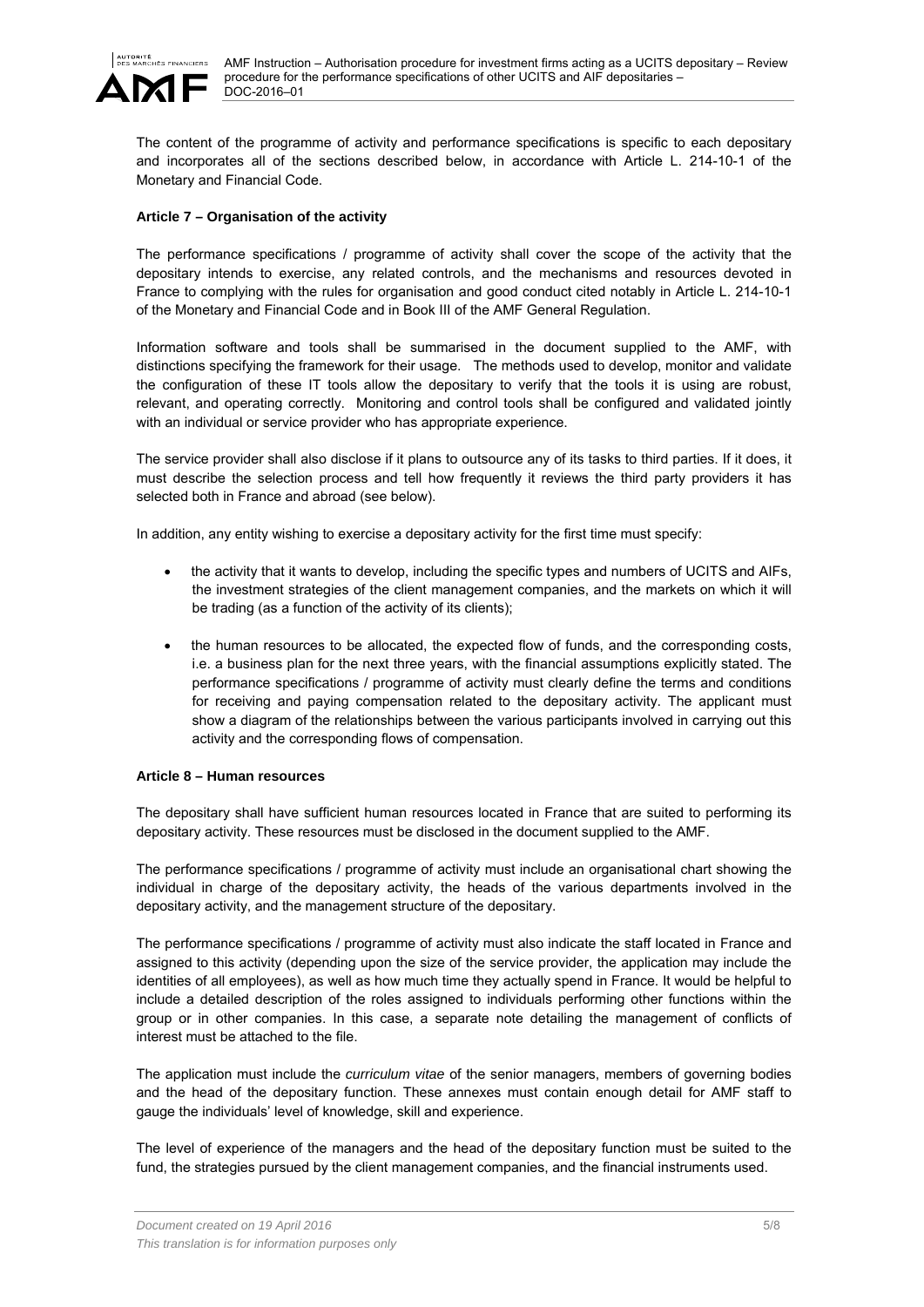

The performance specifications / programme of activity must include a description of the governance structure and the composition of the governing and supervisory bodies.

If the depositary is part of a group and one of the senior managers wishes to split his or her time with another company in the group, the depositary must take specific measures to ensure that there is a permanent management presence and to prevent any risk of conflict of interest. These measures must be described in the application. In this respect, the AMF considers that a senior manager who spends less than 20% of his or her working hours at the depositary does not constitute an effective managerial function.

The AMF may also request information on how personnel assigned to the depositary function are compensated. This information may include details of the service provider's profit-sharing scheme or variable compensation linked to individual or collective performances (with a description of how the variable portion is calculated, if applicable).

#### **Article 9 – Shareholders**

The performance specifications / programme of activity shall include information on the applicant's shareholder structure. The information required covers both direct and indirect shareholders, as well as the percentage ownership of each shareholder.

# **Article 10 – Establishing a relationship with and monitoring UCITS and AIFs, and their management companies**

The depositary shall set up a sufficient and appropriate system for collecting all information on UCITS and AIFs – and their management companies – necessary for the exercise of its depositary activity, and describe the system in its performance specifications / programme of activity.

The system shall include a mechanism for monitoring UCITS and AIFs (through the winding up or liquidation of the fund) and their management companies for the duration of the relationship. This mechanism must take into account the minimal level of information to be supplied to the management company in the context of the relationship.

## **Article 11 – Asset custody and data safekeeping**

The depositary shall keep records (notably phone records) of all services it provides, of all activities it carries out and all trades it makes. It must describe the methods used for asset custody, and when custodianship is not possible, the methods used to record and verify asset ownership.

The depositary shall set up a robust custody and safekeeping mechanism, and shall maintain a system of accounting (notably employing double-entry accounting) endowed with technical and human resources located in France in order to trace and back-up all of the data necessary for the exercise of a depositary activity. This shall also include a business continuity plan for its operations in France so that the depositary can carry out its depositary activity in the event of an emergency. This should include sufficient and appropriate back-up equipment and schedules, alternate locations, and systems for warning or communicating with affected parties.

The depositary must confirm that it applies French securities law.

## **Article 12 – Monitoring fund flows**

The depositary shall have effective and suitable methods for monitoring the fund flows of the UCITS and AIFs for which it is responsible, notably the process for opening accounts in the name of the UCITS or AIF, or in the name of the management company; the process for opening omnibus accounts; the persons authorised to make transfers involving those accounts; and the tools used.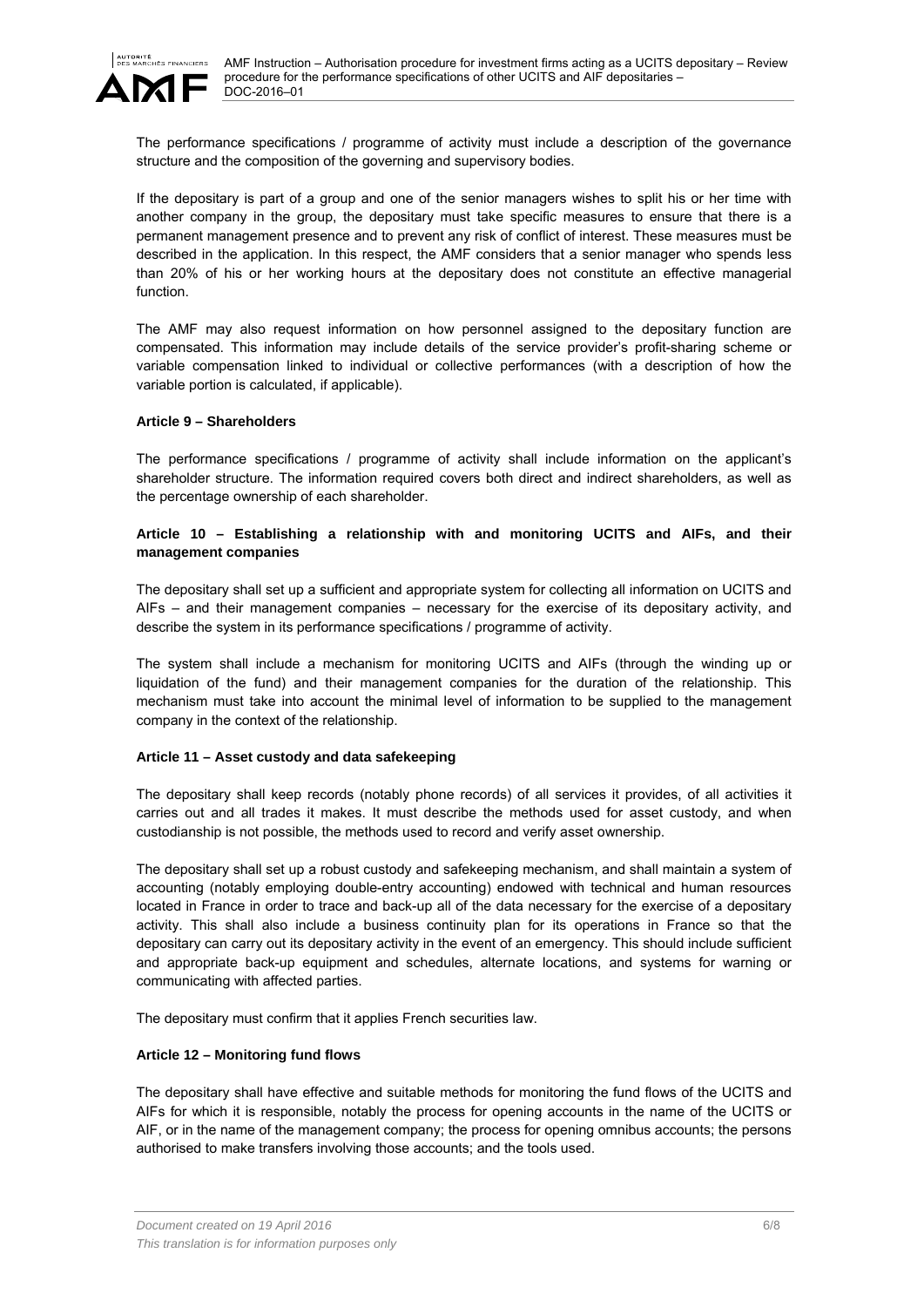

#### **Article 13 – Third-party agreements**

The depositary shall supply, in addition to the description of planned activities, descriptions of any planned agreements with third parties in respect of the depositary activity. The details of these agreements must include the depositary's responsibilities vis-à-vis each third party, and any information or reporting received from or sent to the third party.

Agreements to provide services or to make available the group's resources shall be analysed in light of the principle of autonomy and the rules governing potential conflicts of interest.

#### **Article 14 – Control of the depositary**

The depositary shall set up, in France, an effective control mechanism for UCITS activities and describe it in its performance specifications / programme of activity. It must include the human resources located in France and assigned to the activity, as well as the monitoring and control of the activity and the entities to which it outsources certain aspects of its depositary remit. The organisation and methods must respect Article L. 214-10-1 of the Monetary and Financial Code and the provisions of the AMF General Regulation.

The functional reporting line must be specified, as well as the amount of time that the person(s) in charge of the various levels of control actually spend in France and the frequency of the controls, with distinctions made for:

- the controls central to the depositary's mission, notably those cited in Articles L. 214-10-5 and L. 214-24-8 of the Monetary and Financial Code: trades of units or shares in UCITS / AIFs; calculation of the value of those units or shares; instructions executed at the request of the UCITS / AIF or the management company; compliance with legal and regulatory provisions and the provisions included in the instruments of incorporation and prospectus of the UCITS or AIF;
- if applicable, controls of entities to which tasks are delegated. The depositary must implement effective controls and document them, specifying their frequency, in the performance specifications / programme of activity. These controls may take the form of documentary audits (using documentation collected from the entities to which tasks are delegated) or on-site inspections (at the entities' premises). The depositary must also have effective traceability and reporting systems, which must be described in the performance specifications / programme of activity.

It is also necessary to specify the information transmitted by the depositary's senior managers and the mechanism for alerting management and responding to malfunctions. The depositary shall keep a record of documents that show that it has performed due diligence with respect to controls and, if applicable, the steps it took once an anomaly was discovered.

The depositary shall implement appropriate and sufficient mechanisms, procedures and policies to ensure that it fulfils its obligations as a depositary, and shall describe them in the document supplied to the AMF. These include:

- Oversight procedures appropriate to the UCITS and the assets in which it invests (those procedures shall be regularly updated).
- A clear and comprehensive escalation procedure to deal with situations where potential discrepancies are detected in the course of its oversight duties.
- A procedure to verify on a regular basis that there is consistency between the total number of units in the UCITS' accounts and the total number of outstanding units that appear in the UCITS' register (as part of its Duties regarding subscription and redemptions).
- A procedure to verify on an ongoing basis that appropriate and coherent procedures are established and applied (and periodically reviewed) for the valuation of the assets of the UCITS in compliance with the applicable national law and with the UCITS rules or instruments of incorporation.